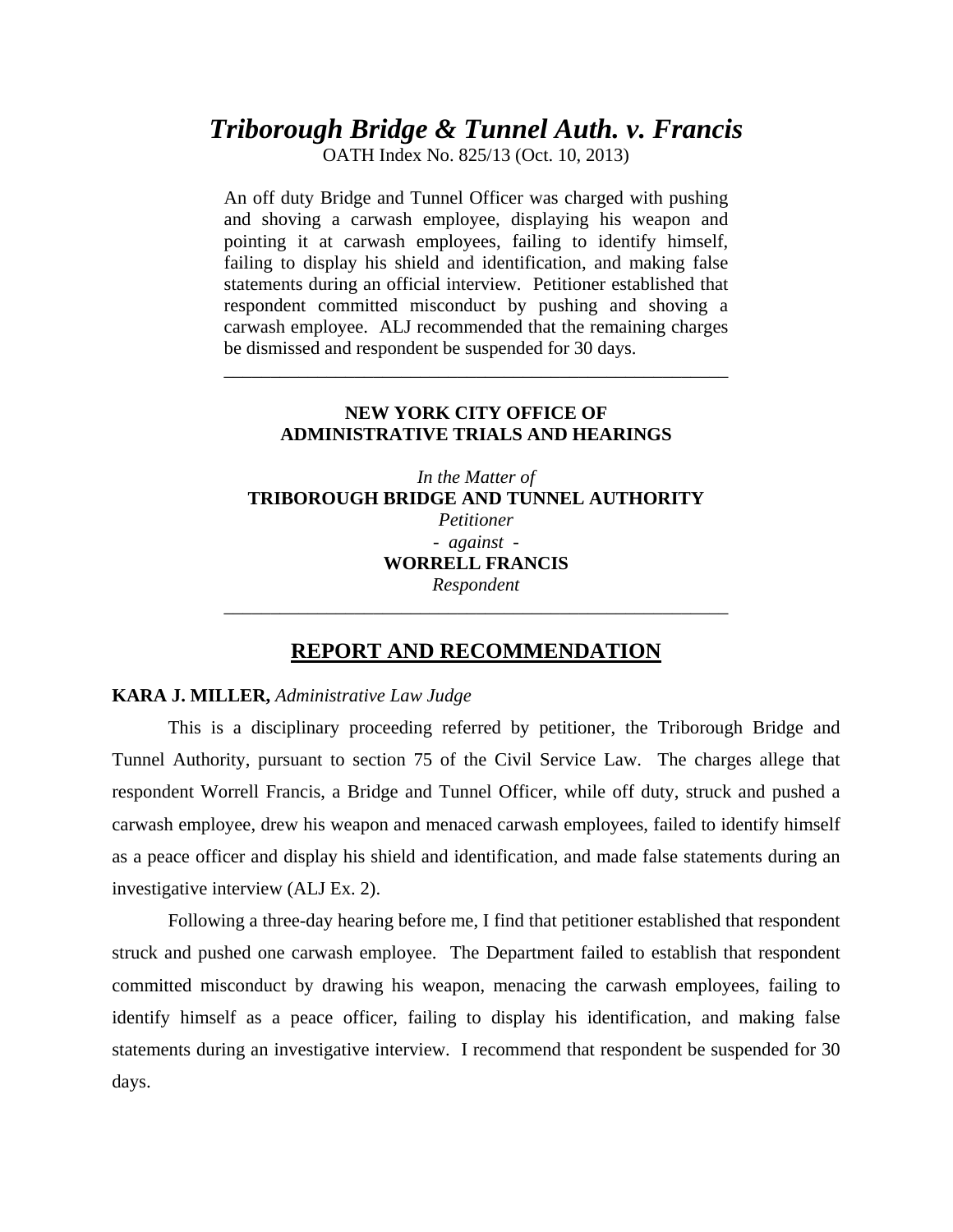## **ANALYSIS**

Petitioner did not call any eyewitnesses to the incident. They relied on video and witness statements made to the investigators. On April 6, 2012, respondent was off duty and running errands with his nephew. At some point during the day, respondent took his car, a 2012 BMW four-door sedan, to a carwash in the Bronx. Respondent gave the keys to a carwash attendant who drove it onto the guide rail while respondent went to pay the cashier. Afterwards, while the carwash employees were drying his car, respondent noticed damage to one of his custom-made wheel rims, which cost \$1,500 each. Respondent testified that he pointed out that his rim had been damaged during the carwash, but the carwash employee was dismissive and said that it must have been damaged while respondent was driving the car. After respondent drove his nephew home and dropped off his groceries, he examined the rim closely and saw a "one-inch divot into the rim" with a yellow paint streak from the carwash guide rail (Pet. Exs. 1, 2; Tr. 24, 151, 305-08).

Respondent testified that he returned to the carwash with the intention of speaking to the manager about the damage to his rim. He parked his car off to the side, so as not to block other patrons and approached the carwash attendant who had driven his car into the carwash. The incident was captured on security video from two of the carwash cameras. Respondent testified that the carwash attendant denied damaging his car rim and asserted that cars are driven through the carwash all of the time and are not damaged. Respondent demanded to speak to the manager and the carwash attendant kept saying that they were not responsible for the damage. The carwash attendant, who was Latino, initially spoke to respondent in English but switched to Spanish. He pretended not to understand English the more respondent insisted that the carwash was responsible for the damage. The carwash attendant told respondent that there was no manager and repeated that the rim was not damaged at the carwash. Respondent admitted that he became more "insistent" or "assertive" and pushed the carwash attendant (Pet. Exs. 1, 2, 13; Tr. 24-25, 151, 309-312).

Another carwash employee approached to see what was happening. Respondent testified that he "was somewhat frustrated" because he was not getting a satisfactory response so he shoved the carwash attendant again. At approximately the same time a patron pulled up to where they were standing because he wanted to get his car washed. He asked what was going on and respondent explained that they damaged his rim but the carwash employees were denying that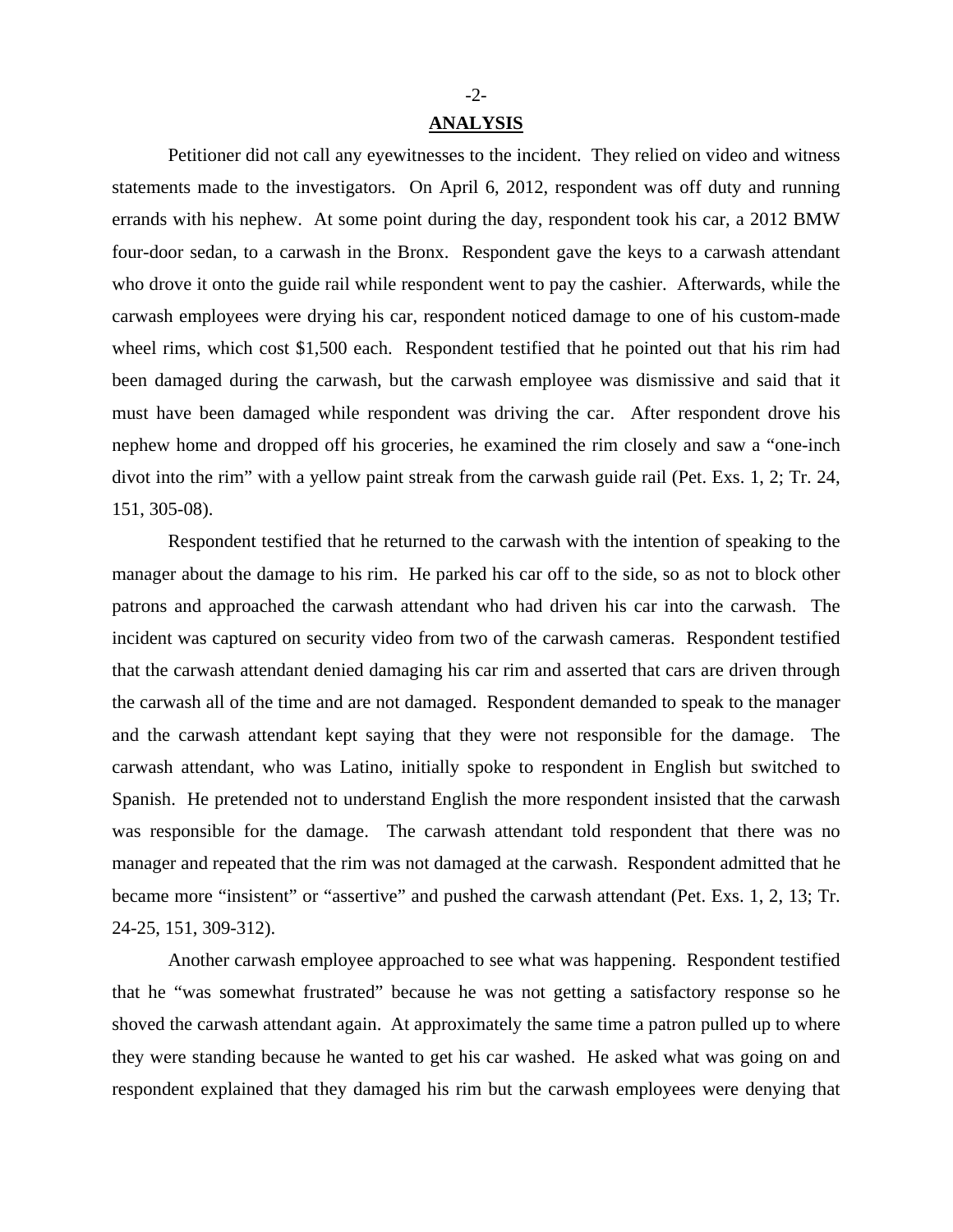they caused the damage and would not get the manager. Meanwhile, the carwash employee kept repeating that respondent's car was not damaged at the carwash (Pet. Exs, 2, 13; Tr. 25, 151, 313-14). Respondent started to walk back to his car when the carwash attendant started cursing at him in Spanish, calling him "puta" and "maricon" (Tr. 314).

The carwash attendant continued to speak derisively about respondent in Spanish to the second carwash employee. Respondent was so aggravated that he turned around and walked quickly back towards the carwash attendant. Respondent stated, "you think people don't understand the shit you all talk" and "mushed" the carwash attendant in the face, which he described as an open-handed shove to the head (Tr. 406). The video showed that respondent mushed the carwash attendant hard enough for him to lose his balance and stumble backwards into a parked car (Pet. Exs. 1, 2, 13; Tr. 151-52, 260-61, 315, 407).

As soon as he recovered his footing, the carwash attendant rushed over to a bucket containing cleaning fluids used on the tires before cars are driven into the carwash. The attendant grabbed the bucket and threw the contents of it on the respondent, dousing him with the liquid. The video reflects that respondent was surprised and stepped back, before looking down at his clothes. Respondent stood in place motionless. Meanwhile, several other carwash employees approached in what appeared to be an effort to help their co-worker (Pet. Exs. 1, 2, 13; Tr. 25, 152, 261, 316, 355).

At this point, respondent was standing still facing the carwash attendant who was holding the bucket and the second carwash employee was standing slightly to respondent's right side, closer to respondent's car. A third carwash employee rapidly approached on respondent's left side and as he neared a pile of carwash supplies, he picked up a long broom-like stick with a brush on the end that is used to clean the wheels on the cars. The third carwash employee grabbed the stick with his left hand and swung it up and over the other carwash supplies. It appeared in the video that the carwash employee with the stick tried to get a better grip by swinging it in a semi-circle downward to his right side so that he could grab it with his right hand. At one point the stick was straight up in the air. After he got two hands on the stick, he held it at a downward angle like a hockey stick and approached respondent in an offensive stance with his knees bent. He appeared to be ready to swing the stick at respondent (Pet. Ex. 13; Tr. 25, 153, 261, 318, 344, 355).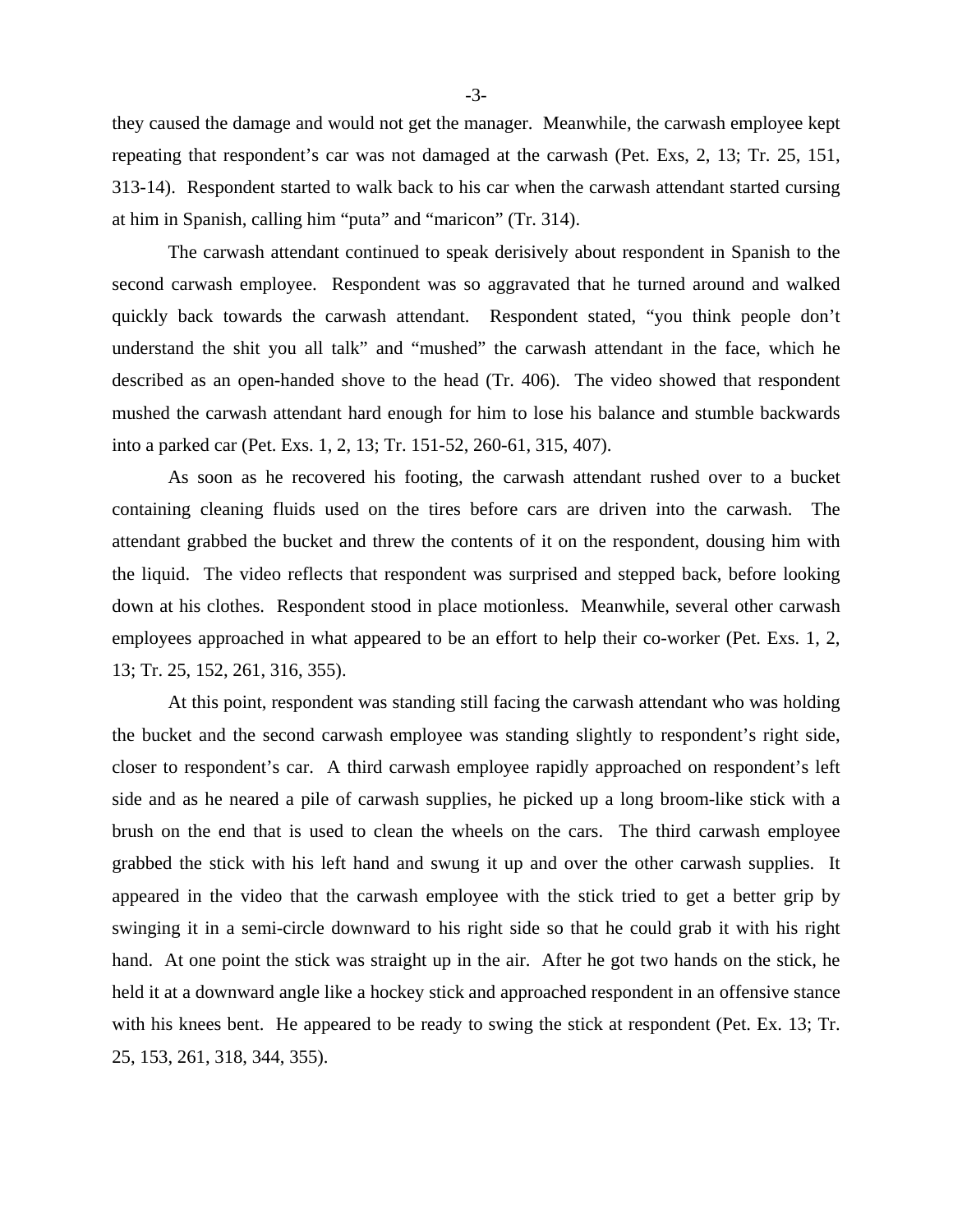Respondent turned slightly to his left when he noticed the attendant with the stick rushing at him and immediately drew his firearm from its holster with his right hand. As soon as respondent drew his weapon, the carwash attendant with the stick, stopped approaching and lowered the stick. Respondent steadied his gun with his left hand and stepped forward, pointing the gun at the attendant with the stick and told him to back up. As the attendant with the stick retreated, respondent lowered his gun and started walking towards him in an effort to reach the cashier's office. Meanwhile, another carwash employee, who was larger than respondent and the others, appeared from the other side of the pile of carwash supplies and started to approach respondent. As the larger carwash employee got closer he picked up a spray bottle from the pile of supplies. Meanwhile, the first attendant was still holding the bucket and started approaching respondent from behind. Respondent pointed his gun at the attendant with the bucket and lowered the gun when the attendant stopped advancing. Respondent then pointed his gun a third time at the big carwash employee, who was standing across from him and told him "to back the fuck up" (321). Respondent lowered his gun, turned and walked towards the office with his back to the carwash employees who were standing in somewhat of a semi-circle around him (Pet. Exs. 1, 2, 13; Tr. 25, 153, 211-12, 261, 318-22, 347-48, 356, 411, 445-46).

As respondent re-holstered his weapon, the carwash employees stood still watching him. The attendant with the bucket stepped closer and the one with the stick pulled his cell phone out of his pocket and made a phone call. The carwash employee standing furthest away from respondent, but closer to respondent's car, also took out his cell phone and made a phone call. Respondent at this point was either completely out of frame of the video or stepped forward barely enough to see the top of his head. He was facing the carwash employees while he was standing at the doorway of the cashier's office. The carwash employees were staring at respondent without showing any fear at all and started walking towards him. Respondent testified that after he re-holstered his weapon, he used his right hand to pull his shield and identification out of his right pocket. He held it in his right hand, down by his leg. The carwash employees started milling around. Some of the attendants congregated together and had a conversation, while others returned to work (Pet. Exs. 1, 2, 13; 25, 154, 156, 235, 267, 324, 326, 352, 357-58, 415).

Respondent testified that he went into the cashier's office and asked to speak to a manager, but there were no managers working at the time. Respondent felt that there was no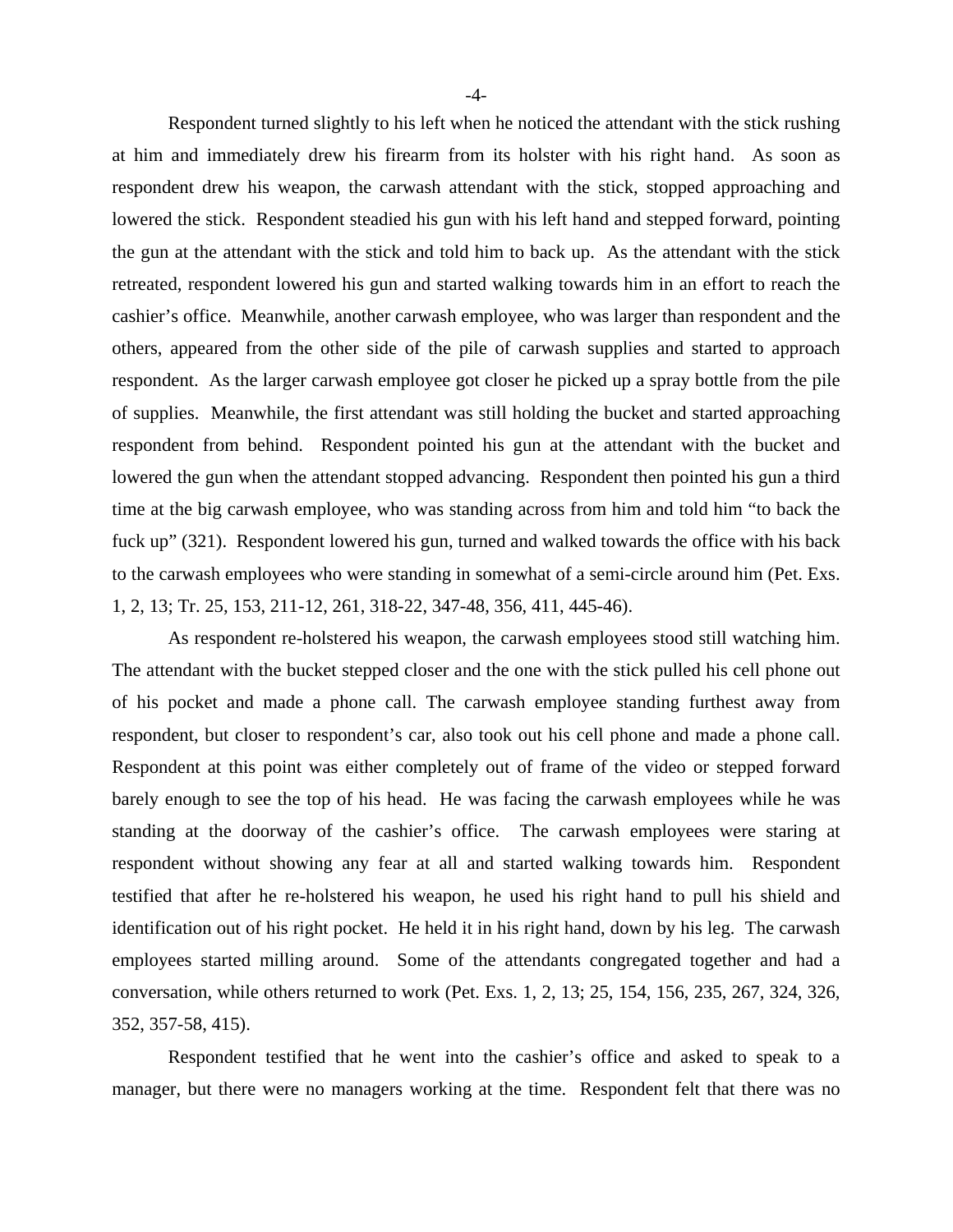longer a threat and seeing that there was a clear path to his car, returned to his vehicle. He took out his cell phone and placed a call to 411 to obtain the telephone number for the nearest precinct. Respondent testified that he did not call 911 because it was not an emergency, but he wanted to report that he had displayed his weapon. While respondent was on the phone with information, the police reported to the scene in response to the 911 calls placed by the carwash employees. Respondent testified that he identified himself as the person with the firearm and explained to the police officers what had happened. Respondent fully cooperated with the police. He turned over his firearm and went to the precinct. He was never arrested or criminally charged as a consequence of this incident (Pet. Exs. 1, 2, 6, 13; Tr. 25, 157, 262-63, 327-29, 331- 32, 360). Police Lieutenant Anand Bohj submitted a report to the chief of patrol stating that it was his opinion that respondent, "was the primary aggressor in this incident, by pushing two employees at this location. However when he was surrounded and faced with a potential threat of a weapon against him he did not commit any crime when he pulled out his lawfully possessed firearm and proceeded to exit the location." (Pet. Ex. 6).

The Authority notified Captain Catrina Booker and Investigator John Moakley that respondent was involved in an off duty incident and was being detained at the 47th Precinct. Captain Booker and Investigator Moakley conducted the investigation. They went to the carwash and discussed the incident with Police Lieutenant Bhoj. After reviewing the carwash video, they interviewed three carwash employees separately with the assistance of a Spanish speaking police officer acting as an interpreter. None of the carwash employees sustained any injuries during the incident. In addition, Captain Booker went to the precinct and took respondent's statement, in the presence of Wayne Joseph, president of the Bridge and Tunnel Officer's Benevolent Association (Pet. Exs. 1, 2, 4; Tr. 22-23, 26-27, 36-37, 62-63, 69-70, 77-78, 86, 93, 96-98).

Respondent cooperated and explained what had happened when he returned to the carwash to complain about the damage to his rim. He acknowledged initiating the physical contact by pushing the carwash employee. He related that one of the carwash attendants threw a bucket of cleaning fluids on him. Respondent further admitted that he drew his weapon and pointed it at the carwash employees because he felt physically threatened by the employee wielding the stick and surrounded by the others. Respondent also stated that he took out his shield and identification after he re-holstered his weapon. Captain Booker and Investigator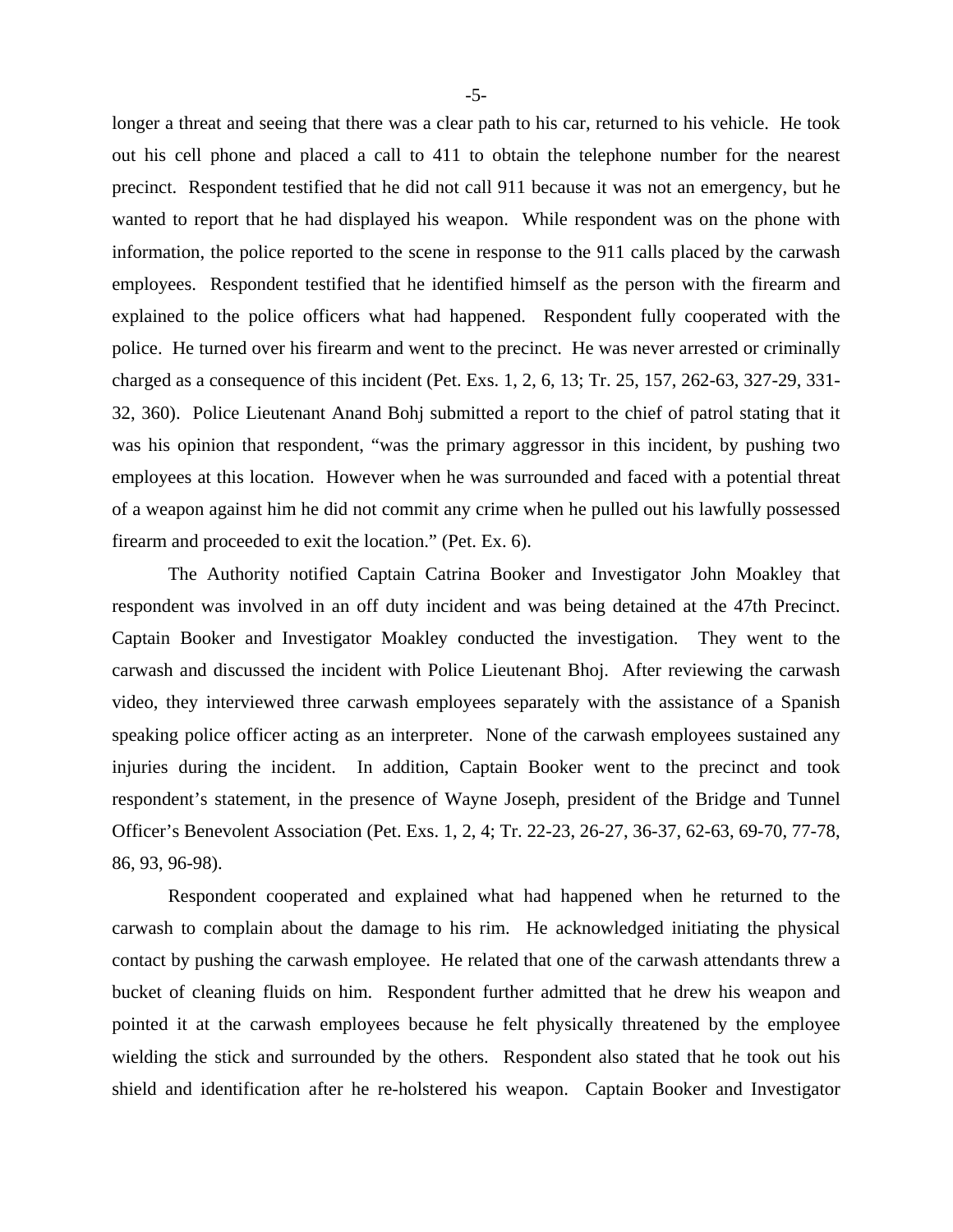Moakley concluded that there were inconsistencies between respondent's statement and the video. As a consequence, they secured respondent's firearm (Pet. Exs. 1, 2, 4; Tr. 24-25, 36-37, 47).

The agency's official investigation was initially assigned to William D'Amora but was subsequently transferred to Richard Cummins. When the case was transferred to Investigator Cummins, the file had already contained memoranda from Investigators Moakley and D'Amora, including interviews done with three carwash employees and the cashier. Investigator Cummins conducted respondent's official interview on July 13, 2012, in the presence of Mr. Joseph. Respondent fully cooperated with the investigation (Pet. Exs. 8, 14, 15; Tr. 117-19, 124, 185, 192).

During the official interview, respondent once again explained that his car rim had been damaged and he returned to the carwash to speak to a manager. He again admitted to initiating the physical confrontation by pushing and mushing the carwash attendant. Respondent further told Investigator Cummins that the carwash attendant then threw the contents of a bucket of cleaning fluid on him. Respondent further admitted to drawing his firearm in response to a physical threat when another carwash employee came at him with a stick. During the interview, respondent acknowledged that he did not verbally identify himself, but maintained he did display his shield and identification after he re-holstered his weapon (Pet. Ex. 16, 17; Tr. 150-54, 235, 260-62).

Investigator Cummins concluded that respondent was the primary aggressor in this incident because he initiated the physical confrontation and he pointed his weapon at the employees. He further concluded that respondent did not display his shield, did not appear threatened, and the cleaning fluids from the bucket did not hit him. In Investigator Cummins' opinion respondent acted improperly by drawing his firearm and pointing it at the carwash employees because he had a chance to withdraw from the situation. As a consequence, disciplinary charges were proffered against respondent (Pet. Ex. 19; Tr. 159, 165-66, 182).

#### *Physical Confrontation*

Respondent was charged with striking and/or pushing a carwash employee (ALJ Ex. 2). It is undisputed that respondent pushed or shoved the first carwash attendant twice and then mushed him in the face. Not only is it evident from the security video, respondent readily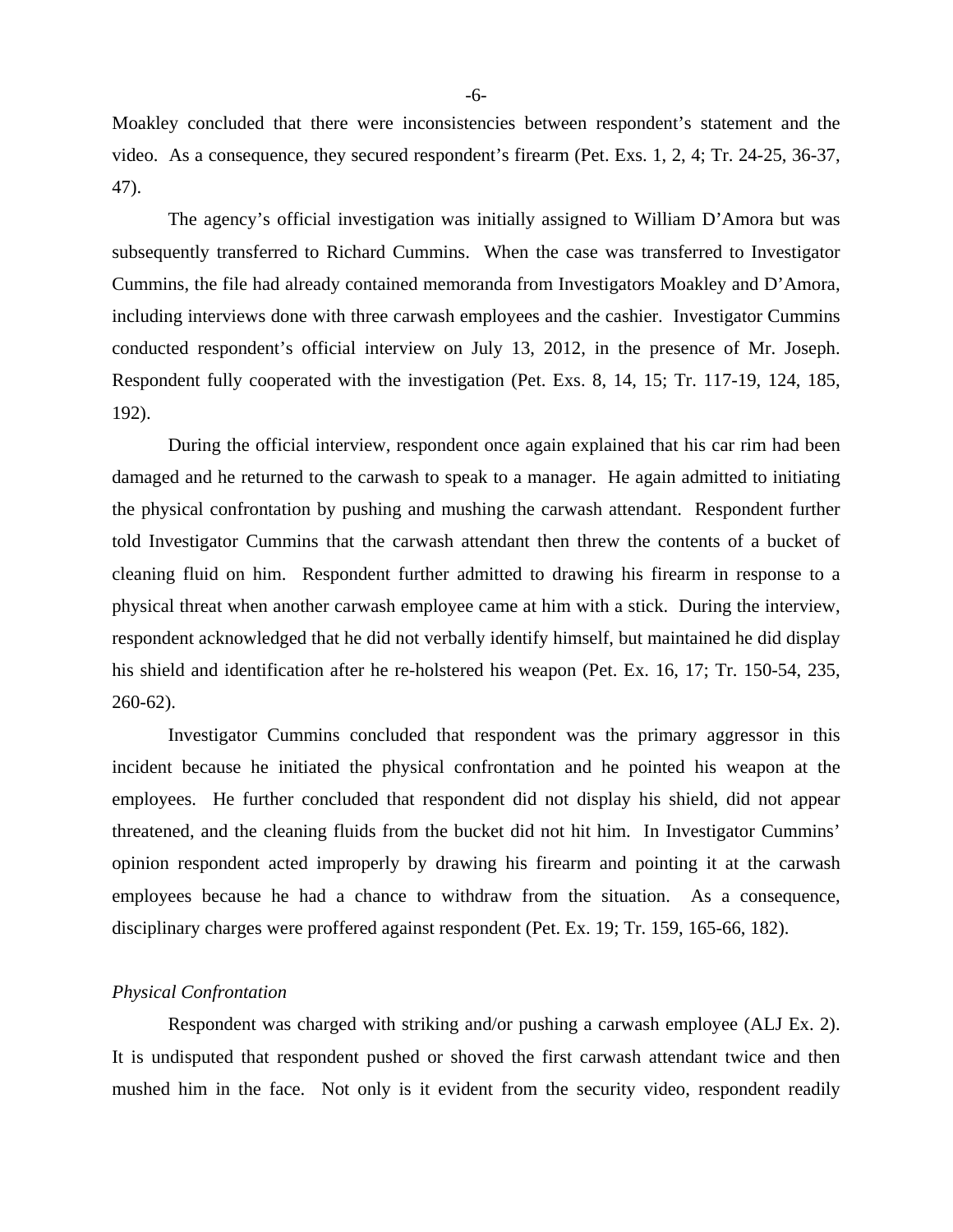acknowledged that he initiated the physical confrontation with the carwash employee in his statements to the police, Captain Booker, Investigator Cummins, and during his testimony at this hearing. Indeed, respondent admitted the physical confrontation prior to even viewing the videotape of the incident (Tr. 260, 334, 353). Respondent took responsibility for the physical confrontation and admitted that he was wrong to physically engage with the carwash attendant by pushing and mushing him (Tr. 336-37).

Although this incident occurred while respondent was off-duty and not on Authority property, it is still permissible for the agency to discipline respondent for his misconduct. *See Comwell v. Bates*, 105 A.D.2d 699 (2d Dep't 1984); *Dep't of Correction v. Griffith*, OATH Index No. 669/01 at 3 (Apr. 3, 2001), *penalty modified*, Comm'r Dec. (June 28, 2001); *Dep't of Environmental Protection v. Tosado*, OATH Index No. 311/83 at 13-16 (Sept. 2, 1983). As a prerequisite, the agency must establish some relationship between the conduct sought to be sanctioned, the agency's mission, and the employee's position. *Triborough Bridge & Tunnel Auth. v. Christiano*, OATH Index No. 493/12 at 9 (Mar. 21, 2012), *aff'd*, Comm'r Dec. (Apr. 11, 2012), *aff'd*, NYC Civ. Serv. Comm'n Item No. CD 12-34-SA (July 24, 3012), *citing Furst v. NYC Transit Auth.*, 631 F. Supp. 1331, 1338 (E.D.N.Y. 1986).

By virtue of his position with the authority, respondent is a peace officer. As a peace officer, respondent is constrained to protect the peace and order of a civil society. *Dep't of Correction v. Parrish*, OATH Index No. 1386/03 at 2-3 (Aug. 6, 2003), *aff'd*, Comm'r Dec. (Sept. 23, 2003), *aff'd*, NYC Civ. Serv. Comm'n Item No. CD 04-37-SA (July 8, 2004). *See also, Dep't of Probation v. Dixon,* OATH Index No. 156/11 at 6 (Nov. 30, 2010). Even though respondent was off duty and this incident did not occur within the scope of his employment, he is still a peace officer. Initiating a physical confrontation with a carwash attendant by pushing and shoving him is contrary to protecting the peace and order of a civil society. Accordingly, respondent committed misconduct by pushing and shoving the carwash attendant.

## *Firearm Charges*

 Respondent was charged with failing to conceal his weapon at all times, unholstering his firearm and pointing it at three carwash employees, intentionally placing three carwash employees in fear by displaying a deadly weapon, and violating the Authority's off-duty firearm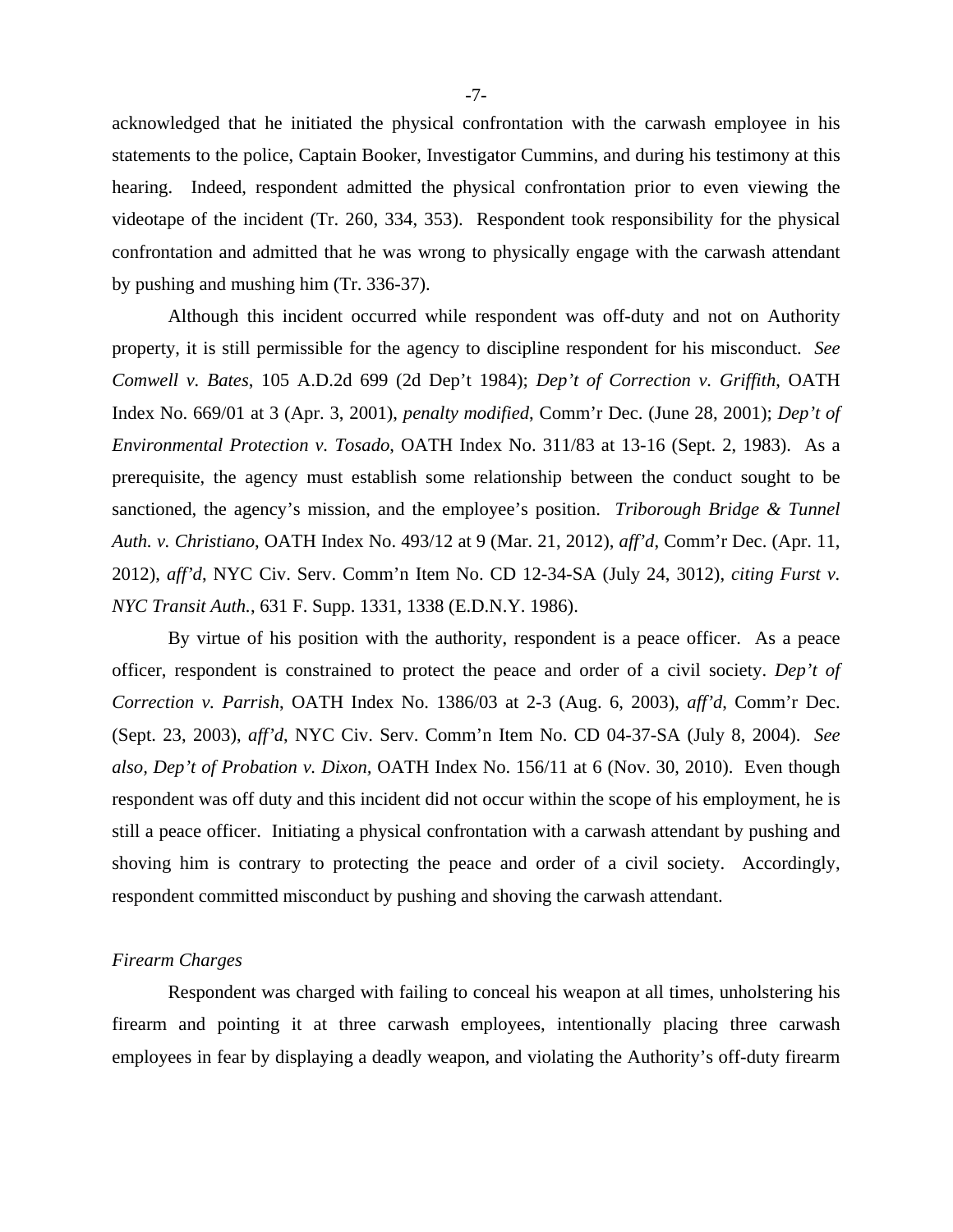protocol (ALJ Ex. 2). It is undisputed that respondent removed his firearm from its holster and pointed it at three carwash employees. The issue is whether his actions constituted misconduct.

 Respondent admitted that he initiated the physical confrontation, but argued that it was reasonable for him to draw his weapon when the incident was escalated by another carwash employee wielding a stick.<sup>1</sup> Respondent maintained that he felt physically threatened and needed to defend himself from physical injury. Petitioner argued that respondent initiated the incident and had a duty to retreat rather than draw his weapon.

Petitioner asserted that respondent violated section 120.14(1) of the Penal Law, Menacing in the second degree. This tribunal, however, does not have jurisdiction to determine whether or not the Penal Law has been violated, except as necessary to resolve a legal issue such as whether the crimes exception to the statute of limitations applies. *Dep't of Correction v. Roman,* OATH Index Nos. 1026/05, 1296/05 at 8 (Feb. 10, 2006), *app dism*, NYC Civ. Serv. Comm'n Item No. CD07-22-D (Mar. 5, 2007); *Bd. of Education v. Forde*, OATH Index No. 491/95 at 24-25 (Mar. 29, 1995); *see also Dep't of Education v. Robles,* OATH Index No. 2275/09 at 13 (Oct. 19, 2009), *adopted*, Chancellor's Dec. (Nov. 16, 2009) (where misconduct charges allege a crime, the tribunal cannot determine if a crime has been committed, but can only make a determination as to whether respondent engaged in misconduct by referring to the Penal Law for guidance).

 Petitioner further asserted that respondent violated the Authority's Use of Force Procedure and Firearms Policy. Despite petitioner's insistence to the contrary, on its face, the Authority's Use of Force Procedure indicates that it is applicable to Authority employees while they are on duty and on Authority property. Section 1.0 of the Use of Force Procedure, entitled Purpose, states: "Peace Officer personnel are required to preserve human life and safeguard the lives and property of the Authority's customers and employees and all others who utilize the Authority's facilities." OPS-155, RNM07-007 (Aug. 16, 2007) (Pet. Ex. 22). This section not only sets forth the purpose of the policy it limits its applicability to on-duty activity.

 $\overline{a}$ 

<sup>&</sup>lt;sup>1</sup> The parties submitted post-hearing briefs regarding the defense of justification. Both petitioner and respondent argued that justification for drawing a firearm was an inappropriate test in determining whether respondent committed misconduct because this defense is primarily a criminal defense. I agree with the parties' assessment. *See Police Dep't v. Conlin*, Comm'r Dec., (May 6, 1991), *rev'g*, *Police Dep't v. Conlin*, OATH Index No. 529/91 (Feb. 22, 1991) (the standard for determining when drawing and pointing a weapon is misconduct is "reasonableness under the circumstances," not the justification standard set forth in Penal Law section 35.15).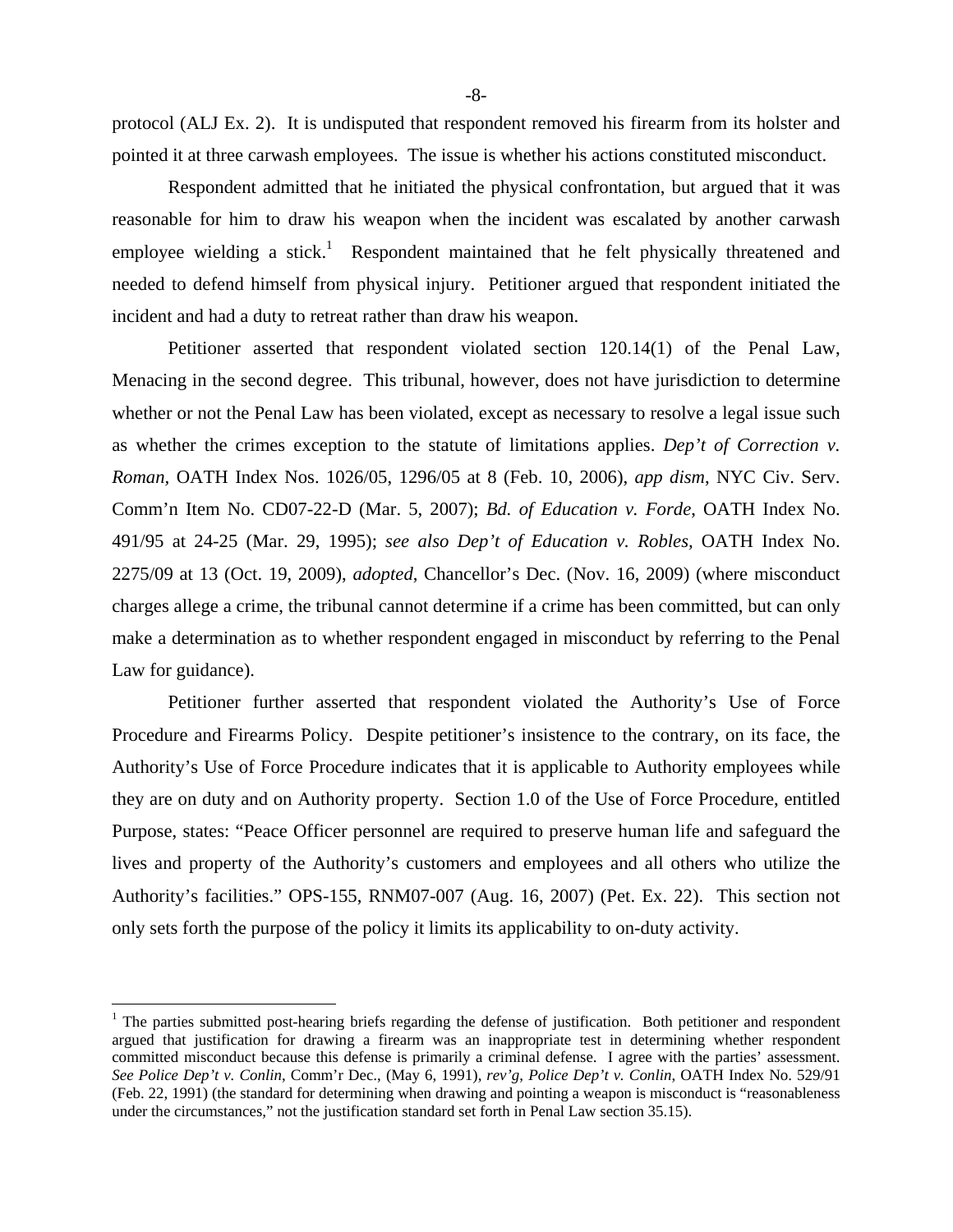As petitioner aptly noted, respondent was not only off-duty, he was out of uniform, and at a location that was not an Authority facility (Pet. Brief at 5). There is no reference to off duty conduct in the Use of Force Procedure which suggests that it does not apply to off-duty conduct. Indeed, the policy is completely focused on use of force procedures when a Bridge and Tunnel Officer is acting within the scope of his employment and while working at the Authority facilities. Consequently, the Use of Force Procedure does not apply in this case.

In contrast, section 7.4 of the Firearms Policy references off duty conduct. It states:

Except when on duty and in uniform, the firearm is to be kept concealed at all times (unless superseded by local law) and any careless or willful display or misuse of the firearm is prohibited and will result in disciplinary action.

OPS-150 (Sept. 20, 2012) (Pet. Ex. 21). Even though this policy applies to off duty conduct, the issue remains whether respondent violated this policy by drawing his weapon during the incident.

This tribunal has employed a reasonableness test in evaluating the propriety of the display of a weapon. In reviewing the propriety of an officer's display of a firearm, this tribunal must determine whether the officer reasonably feared for his or another's safety and, thus, whether his conduct would be considered "reasonable in the circumstances." *Police Dep't v. Bynoe*, OATH Index No. 2433/00 at 15 (May 24, 2001), *citing Transit Auth. v. Dabulis*, OATH Index No. 627/92 (Sept. 8, 1992). This is consistent with the standard the courts have applied in criminal cases in assessing the propriety of protective action (*i.e*., drawing a weapon) taken by police officers during the stop of a criminal suspect. *See People v. Mondello*, 191 A.D.2d 462 (2d Dep't 1993). While the standard is ultimately an objective one – what a reasonably prudent officer in the same circumstances would have done – due deference should be given to the judgment of the officer at the time and scene of the incident. *Police Dep't v. Losado*, OATH Index No. 1035/93 at 12-13 (Oct. 29, 1993). *See also, Triborough Bridge & Tunnel Auth. v. Bell,* OATH Index No. 1635/08 at 7 (June 3, 2008), *adopted*, Acting President's Dec. (July 11, 2008).

In *Transit Authority v. Dabulis*, an off duty police officer working a part-time security job at a grocery store improperly hit and kicked a youth that he was trying to evict from the store. When the 12-year old returned to the store with his mother, an altercation ensued in which the mother punched the officer in the face and several other family members joined in. The officer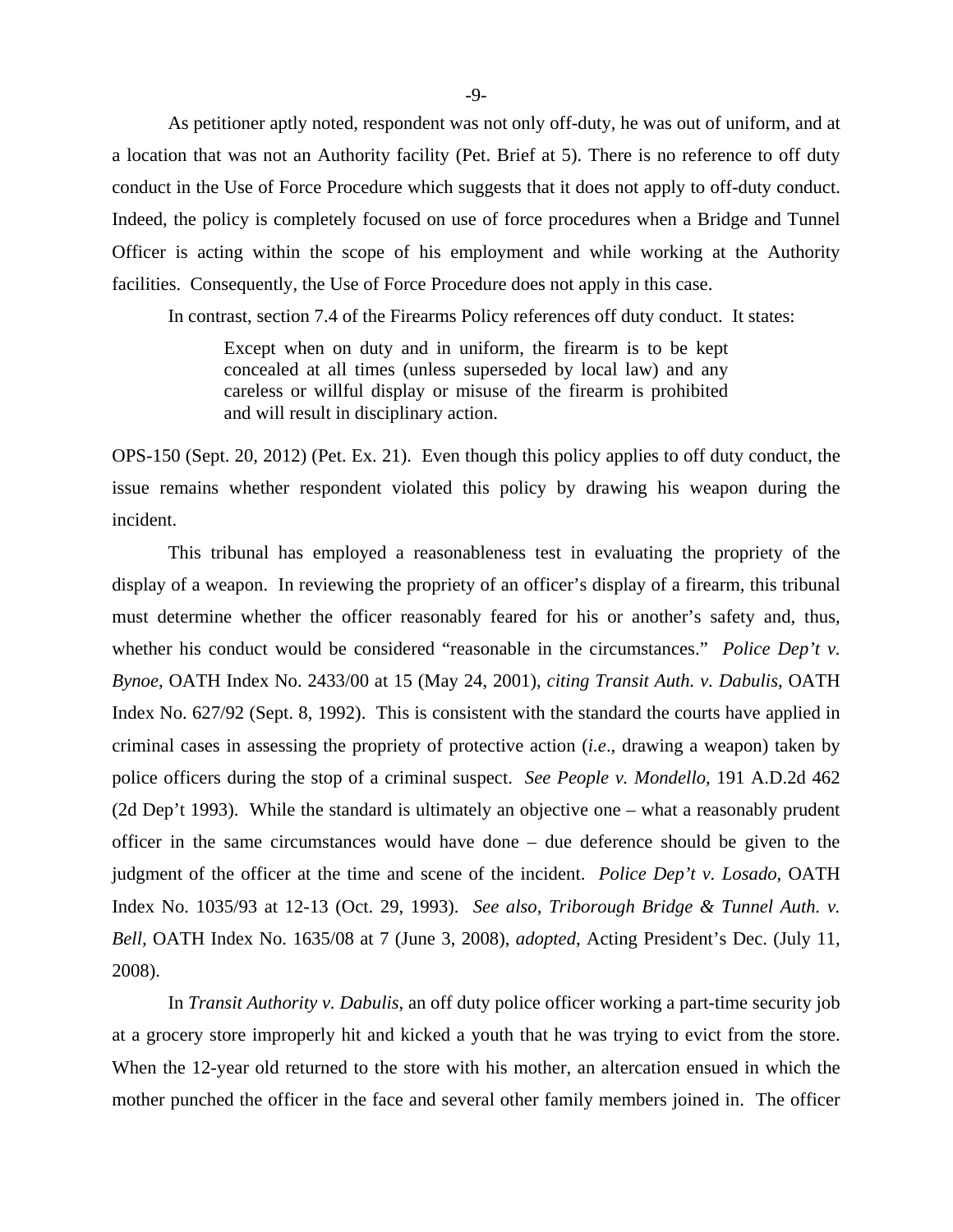was charged with misconduct for pursuing the family outside of the store with his gun drawn and then pointing it at the mother to detain her until other officers arrived. Administrative Law Judge Raymond E. Kramer noted that the test to evaluate whether it was proper to point a weapon at another is not whether deadly physical force would have been able to be used but simply whether respondent had a reasonable fear for his safety or the safety of others at the time. *Dabulis*, 627/92 at 23. Judge Kramer found that the officer did not have a reasonable fear for his safety once the family attempted to leave the scene. He concluded that, at that point "no one in the group was armed, nor did respondent claim that he feared otherwise. No one in the group menaced or advanced on him, and [the mother] offered no resistance." *Dabulis*, 627/92 at 23.

In this case, respondent initiated the physical confrontation with one of the carwash employees. Respondent was forthcoming and took responsibility for his actions, expressing remorse during the hearing. At the start of the confrontation he was irritated and frustrated, pushing and shoving the carwash employee, but he did not pull his weapon until he felt physically threatened. Indeed, even after the carwash attendant had doused him with the contents of the bucket respondent said something but did not take out his gun. An inordinate amount of time was wasted during the hearing on whether the contents of the bucket even touched respondent. Petitioner persistently maintained that the liquid did not hit respondent, but by some inexplicable force went completely around his body without touching him (Tr. 36-37, 152, 204, 243-44, 277-78, 316, 335, 355, 434, 476, 487, 489-90). Not only is this contention absurd, it is dispelled by the video itself, which shows the liquid bouncing off respondent's torso and left arm which he raised defensively before splashing on the ground around him (Pet. Ex. 13, camera view 16 at 17:39:31). Despite being doused by the liquid, which respondent may have deserved for initially pushing and shoving the carwash attendant, respondent did not escalate the situation by drawing his weapon.

While respondent was recovering from being doused with the cleaning solution, another carwash attendant grabbed a stick with a brush on the end and swung it in a semi-circle over his head from his left to his right to get a better grip. Once he had the stick in his right hand, he held it like a hockey stick and advanced on respondent in a very offensive stance. It was at this point that respondent drew his firearm, adjusted his grip, and pointed the gun at the individual with the stick to stop him from advancing. A rather large carwash employee approached and picked up a spray bottle as he stepped closer to respondent. Meanwhile the first carwash attendant never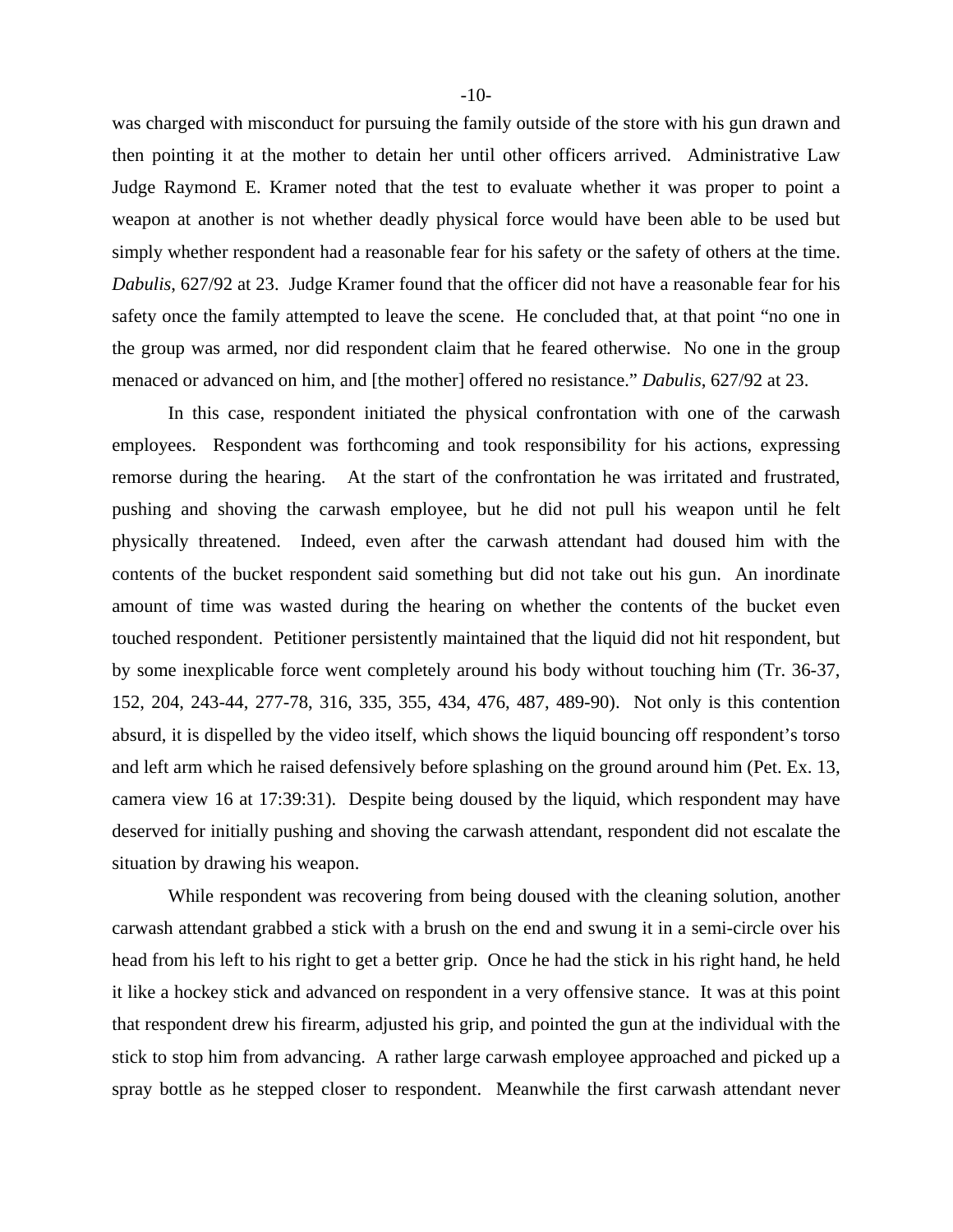retreated and still had the bucket in his hand. If respondent, at the moment, had a reasonable fear for his safety, it was not misconduct to draw his weapon. *See Transit Auth. v. Campbell*, OATH Index No. 315/93 at 9-10 (Jan. 7, 1993). Respondent credibly testified that he felt surrounded, feared for his safety, and believed that the stick or the bucket could have been used as a weapon (Tr. 318, 321, 347-48, 381). Furthermore, the video very clearly shows that respondent did not draw his firearm until he felt physically threatened.

 Another important factor to consider is that it was only 11 seconds from the time respondent drew his firearm to the time he re-holstered it. Moreover, during that brief period of time he did not uncontrollably wave his gun around or even point it at someone for an extended period of time. To the contrary, once respondent steadied his weapon in his hand, he pointed it at the carwash employee with the stick. Once the gun was pointed at him, the employee with the stick retreated and respondent lowered the weapon. Next, respondent raised his weapon and pointed it at the carwash attendant with the bucket who took a few steps closer to him. Once he stopped advancing, he lowered the gun again. Respondent raised his firearm a third time and pointed at the large carwash attendant who had just picked up a spray bottle. When this individual stopped approaching, he lowered the gun again. Each time the gun was raised for one second or less. Respondent made a split-second decision which was reasonable. None of the carwash employees looked fearful and when respondent lowered the weapon and walked to the cashier's office some of them actually followed him. As soon as respondent felt safe, respondent re-holstered his weapon.

 Petitioner correctly noted and respondent fully acknowledged that he was the initial aggressor by pushing and shoving the first carwash attendant. Nonetheless, even when he was confronted by two carwash employees and being doused with the cleaning fluids, respondent did not escalate the situation. Quite the opposite, another carwash employee who was not initially involved, escalated it by picking up a stick and approaching respondent, while another carwash employee also joined the group. The carwash employees increased the threat of force by including additional people, two of whom had a weapon of some sort, and by surrounding respondent. Even though he struck the first blow, respondent was still entitled to defend himself when four carwash employees surrounded him, especially when it appeared that some of them were prepared to use deadly force. Despite respondent's initial aggression, which he should be penalized for, drawing his firearm was a proportionate response to the carwash employees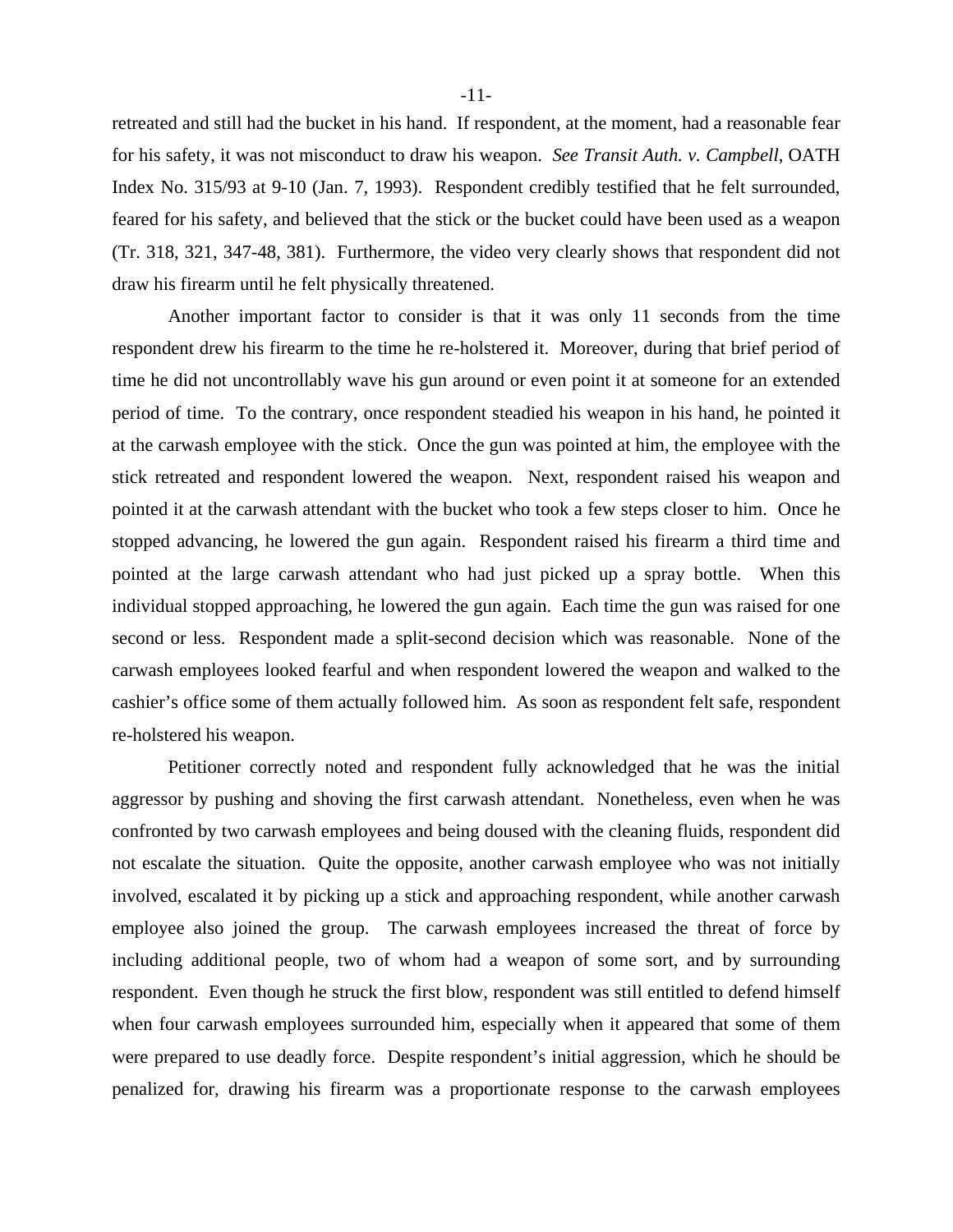escalating the incident by introducing weapons. At the point that respondent was reasonably in fear of his safety, it was permissible to draw his firearm whether he was the initial aggressor or not.

 Petitioner further argued that respondent should have withdrawn from the location and retreated to his car rather than draw his weapon. Respondent credibly testified that his car keys were in his pocket and the car doors were locked (Tr. 330). Respondent felt surrounded and reasonably feared turning his back on the group to let himself into his car (Tr. 362, 397-98, 456, 459). The video shows that the employees are in a loose semi-circle standing around respondent. There were two employees to his right, one of whom was holding the bucket. The large carwash attendant with the spray bottle was standing across from him and there were two employees, one of whom was holding the stick standing to his left. The two employees to his right were not blocking his path to the car but they were closer to his car than he was. It is understandable that respondent should fear repercussions from the gathering carwash employees. *Cf. Bynoe*, 2433/00 at 15 (officer could readily have ended the fight by simply stopping his aggressive conduct and withdrawing from the fight and retreating).

 I find that respondent did not commit misconduct by drawing his weapon and pointing it at the carwash employees. Using a reasonableness standard, the display of respondent's weapon in this particular circumstance was proper because respondent was in reasonable fear for his safety. *See Campbell*, 315/93 (Judge found no misconduct when a transit officer drew his weapon after two individuals aggressively exited their car and approached him because, at the moment, he had a reasonable fear for his safety).

 Respondent was additionally charged with failing to keep his weapon concealed. Since I deem that drawing his weapon was proper in this instance, this charge should be dismissed. I further find that respondent did not intentionally place the carwash employees in reasonable fear of physical injury. Not only did the carwash attendants not look frightened, respondent's intent at the time of drawing his weapon was self-defense. Finally, I do not find that respondent violated the Authority's Firearms Policy because respondent was not careless in the display of his weapon and it was not a misuse of his firearm. Although he willfully drew his weapon, it was in self-defense because he reasonably feared for his safety. Moreover, respondent credibly testified that he did not have his finger on the trigger during the entire incident (Tr. 320, 335, 348, 373, 465), which is in accordance with section 7.1.11 of the Authority's Firearms Policy,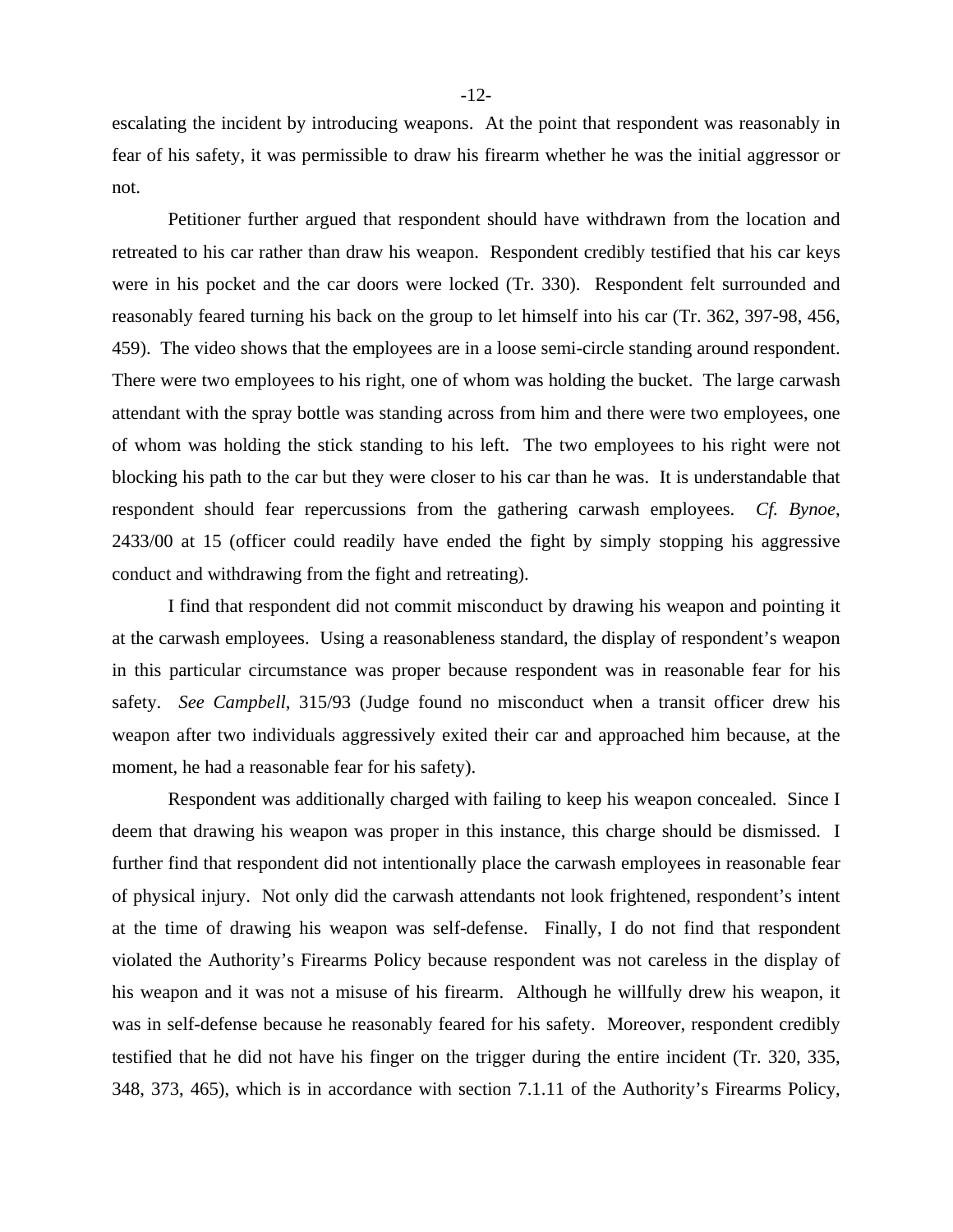which states that "[a]n Officer should keep his finger outside the trigger guard until they are on target and a decision has been made to fire." Respondent did not place his finger on the trigger because he did not make a decision to fire his weapon. Instead, he saw that the threat was discontinued and re-holstered his weapon.

Accordingly, all of the charges regarding respondent's firearm should be dismissed.

#### *Failure to Identify Himself as a Peace Officer*

 Respondent was charged with failing to identify himself as a peace officer and failing to display his shield and identification. Respondent represented to Captain Booker when she took his statement and to Investigator Cummins during the official interview that he took out his shield and identification after he re-holstered his weapon while he was standing in front of the cashier's office.

Respondent acknowledged that although he did not verbally identify himself as a peace officer, he did display his shield and identification because he had just pulled a weapon (Tr. 154, 262). After respondent drew his weapon and felt that there was no longer a threat from the carwash employees he walked towards the cashier's office. While he was standing in front of the cashier's office he re-holstered his gun and pulled out his shield and identification. Respondent credibly testified that he carried his shield and identification on his right side, which is also the side in which he holds his firearm. As a consequence, respondent was unable to pull out his shield and identification until after he re-holstered his weapon. Once he took out his shield and identification he held it down by his right side. It would have been better to display and announce that he was a peace officer, but display was sufficient.

Investigator Cummins testified that he was trained to carry his shield on his nondominant side so that his dominant hand would be free to draw if his weapon if necessary (Tr. 268). Since respondent stated that he carried his shield and identification on his right side or dominant side, Investigator Cummins surmised that respondent was being untruthful about displaying his shield and identification. Yet, petitioner presented no evidence that respondent was trained to carry his shield on his non-dominant side or how to display his shield. Indeed, Respondent testified that he never received training on how to display his shield and knows of no Authority directive on the proper way to display a shield (Tr. 325, 351).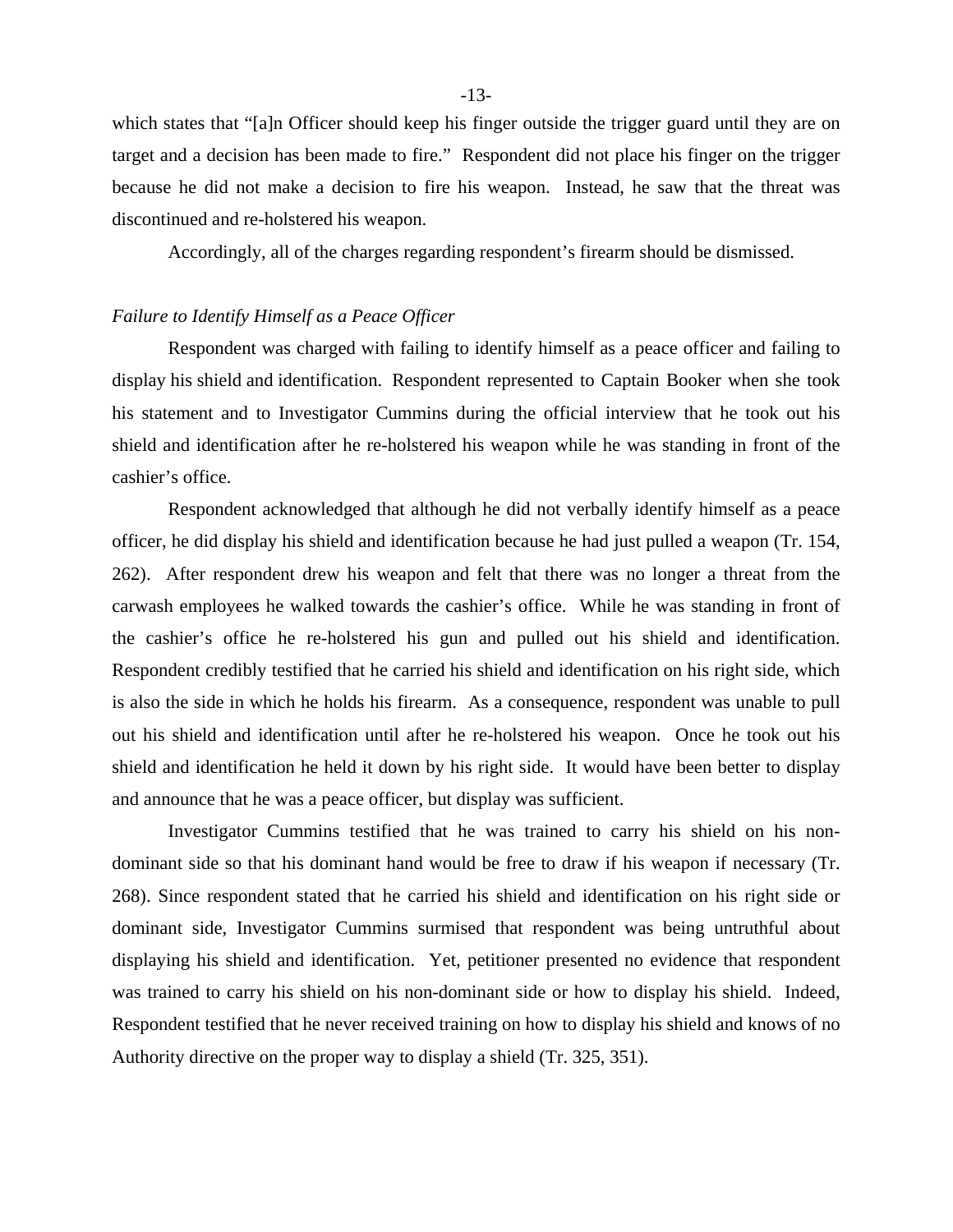Petitioner submitted a summary of witness interviews of the three carwash employees that were drafted by Investigator Moakley. The interviews were conducted in Spanish, with an officer from the 47th Precinct providing translation. All three carwash employees stated that respondent never identified himself or displayed a shield. They also said, however, that they did not remember any of the carwash attendants holding a brush, which was contrary to the video (Pet. Ex. 4, 13; 69-70, 77-78, 80, 83, 85-86). It is unclear how accurate the police officer's translation was or the quality of Investigator's Moakley's summaries. Furthermore, the carwash employees were not called as witnesses and they never submitted sworn statements. I found that the interview summaries drafted by Investigator Moakley were unpersuasive and unreliable.

Finally, Investigator Cummins testified that he concluded that respondent never identified himself or displayed his shield because it was not reflected in the video. There were two video camera views from the carwash, neither of which directly shows the cashier's office. After respondent walked towards the cashier's office, he stopped and was facing the carwash employees. Respondent testified that it was at this point that he re-holstered his weapon and pulled out his shield and identification to display it. One of the camera angles periodically showed the top of respondent's head as he stepped in and out of the frame in front of the cashier's office. It was impossible, however, to see from the video whether respondent reholstered his weapon or showed his shield and identification.

In a disciplinary proceeding, petitioner bears the burden of proof by a preponderance of the credible evidence. *Foran v. Murphy*, 73 Misc. 2d 486, 489 (Sup. Ct. N.Y. Co. 1973); *Antinore v. State*, 79 Misc. 2d 8, 12 (Sup. Ct. Monroe Co. 1974), *rev'd on other grounds*, 49 A.D.2d 6 (4th Dep't 1975), *aff'd,* 40 N.Y.2d 921 (1976); *Osoba v. Bd. of Education*, NYC. Civ. Serv. Comm'n Item No. CD92-127 (Nov. 19, 1992). Petitioner failed to meet this burden. The witness statements were unreliable, the video was inconclusive, and Investigator Cummins' conclusory testimony was insufficient to establish the charge by a preponderance of the evidence. Moreover, I credit respondent's testimony that he displayed his shield and identification after he re-holstered his weapon. Consequently, the charges alleging respondent's failure to identify himself as peace officer and failure to display his shield and identification should be dismissed.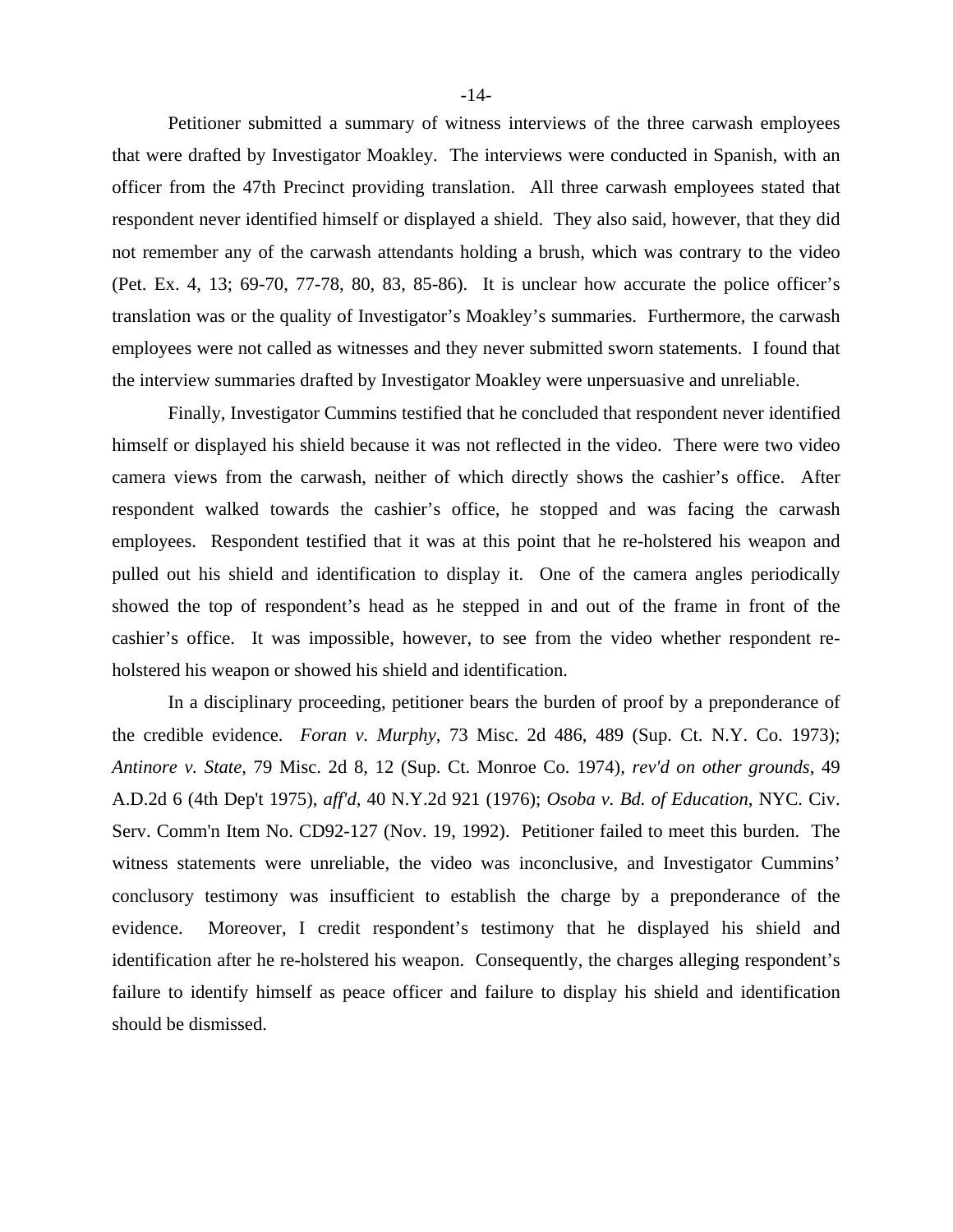On July 13, 2012, respondent was officially interviewed by Investigator Cummins regarding this incident. Respondent is charged with making false statements during the interview. Specifically, petitioner deemed respondent's responses to whether he displayed his shield and identification during the incident and at what point in time he displayed it to be false. When the questions were posed during the interview, respondent replied that he took out his shield from his right front pants pocket and held the shield down to his side after he re-holstered his weapon.

 As previously discussed, Investigator Cummins concluded that respondent was prevaricating because the video did not reflect respondent displaying his shield. The video, however, is not determinative as to whether respondent displayed his shield. Respondent credibly testified that he displayed his shield and identification when he was standing in front of the cashier's office, which for some inexplicable reason is not in the camera view. It is significant that respondent gave his statement to the police, Captain Booker, and Investigator Cummins before he viewed his videotape. Even without knowing what was on the carwash video, he nevertheless consistently maintained that he pulled his shield and identification out while standing in front of the cashier's office. Moreover, respondent was very forthcoming about the series of events as they unfolded from the start. He took responsibility for initating the physical confrontation and drawing his weapon. On the whole, I found him to be a credible witness.

Investigator Cummins further concluded that respondent was untruthful because he, himself, had been trained to keep his shield on his non-dominant side. Investigator Cummins, however, is a 20-year veteran of the New York City Police Department (Tr. 114-15). His training was provided by the Police Department. The Authority's training may be quite different and may not include instruction on which pocket to keep a shield and identification. Although it is logical, there is nothing in the record to indicate that respondent was trained to keep his shield and identification on his non-dominant side. Investigator Cummins prior training at another agency is irrelevant and insufficient to establish that respondent was making a false statement.

Accordingly, petitioner failed to establish that respondent made false statements during the investigative interview and these charges should be dismissed.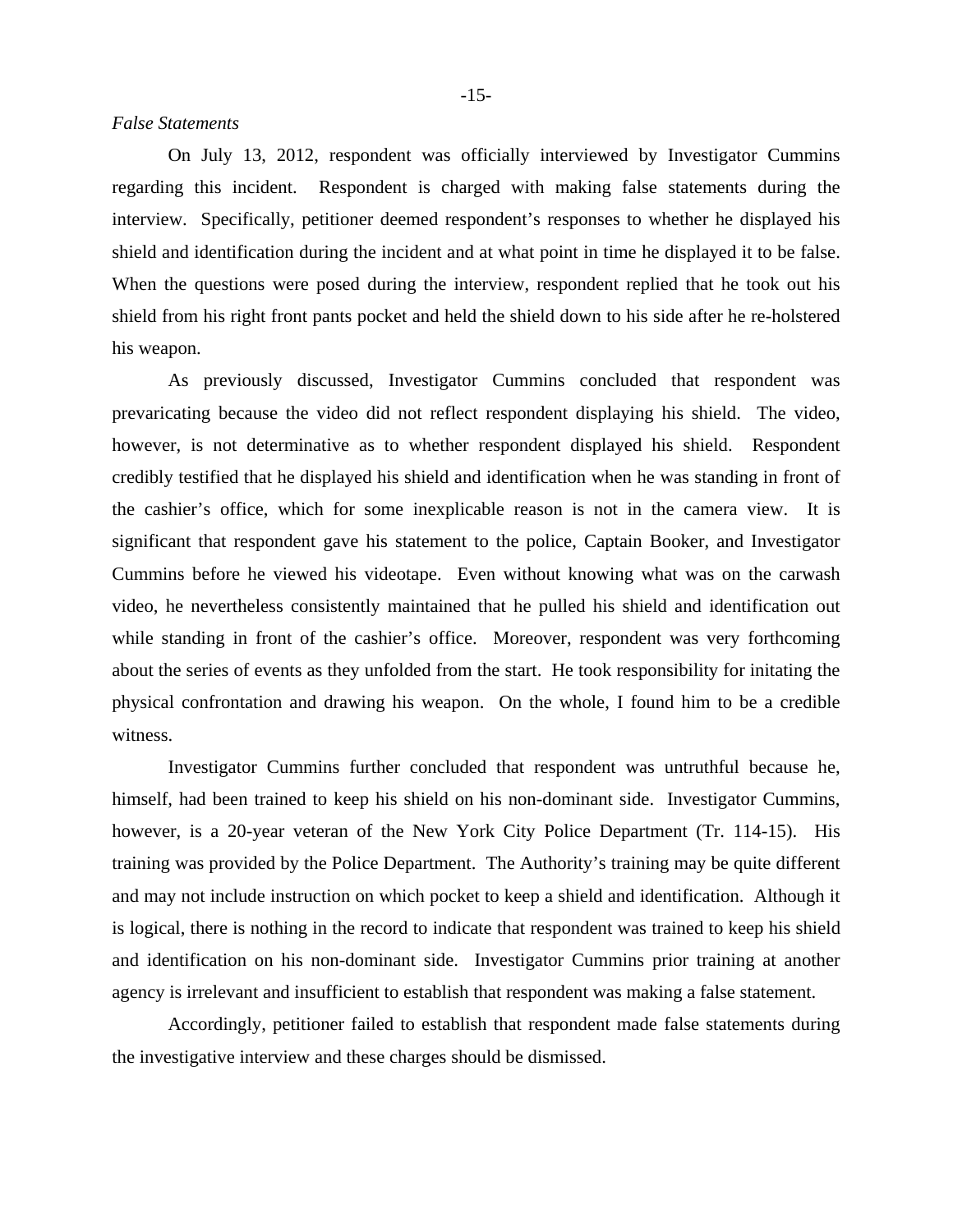## **FINDINGS AND CONCLUSIONS**

- 1. Petitioner established by a preponderance of the credible evidence that on April 6, 2012, respondent, while he was off duty, pushed and shoved a carwash employee.
- 2. Petitioner failed to establish by a preponderance of the credible evidence that on April 6, 2012, respondent, while he was off duty, committed misconduct by unholstering his firearm and pointing at three carwash employees.
- 3. Petitioner failed to establish by a preponderance of the credible evidence that on April 6, 2012, respondent, while he was off duty, placed three carwash employees in reasonable fear of physical injury, serious physical injury or death by displaying his firearm.
- 4. Petitioner failed to establish by a preponderance of the credible evidence that on April 6, 2012, respondent, while he was off duty, committed misconduct by failing keep his firearm concealed at all times.
- 5. Petitioner failed to establish by a preponderance of the credible evidence that on April 6, 2012, respondent failed to identify himself as a peace officer.
- 6. Petitioner failed to establish by a preponderance of the credible evidence that on April 6, 2012, respondent failed to display his shield and identification.
- 7. Petitioner failed to establish by a preponderance of the credible evidence that on April 6, 2012, respondent, while he was off duty, misused his firearm by pointing his weapon at three of the carwash employees.
- 8. Petitioner failed to establish by a preponderance of the credible evidence that respondent made false statements during an official interview conducted on July 13, 2012.

#### **RECOMMENDATION**

 Upon making the above findings and conclusions, I obtained and reviewed an abstract of respondent's personnel record. Respondent was appointed to his position as a Bridge and Tunnel Officer on June 17, 2002. During his 11-year tenure with the Authority, he has never been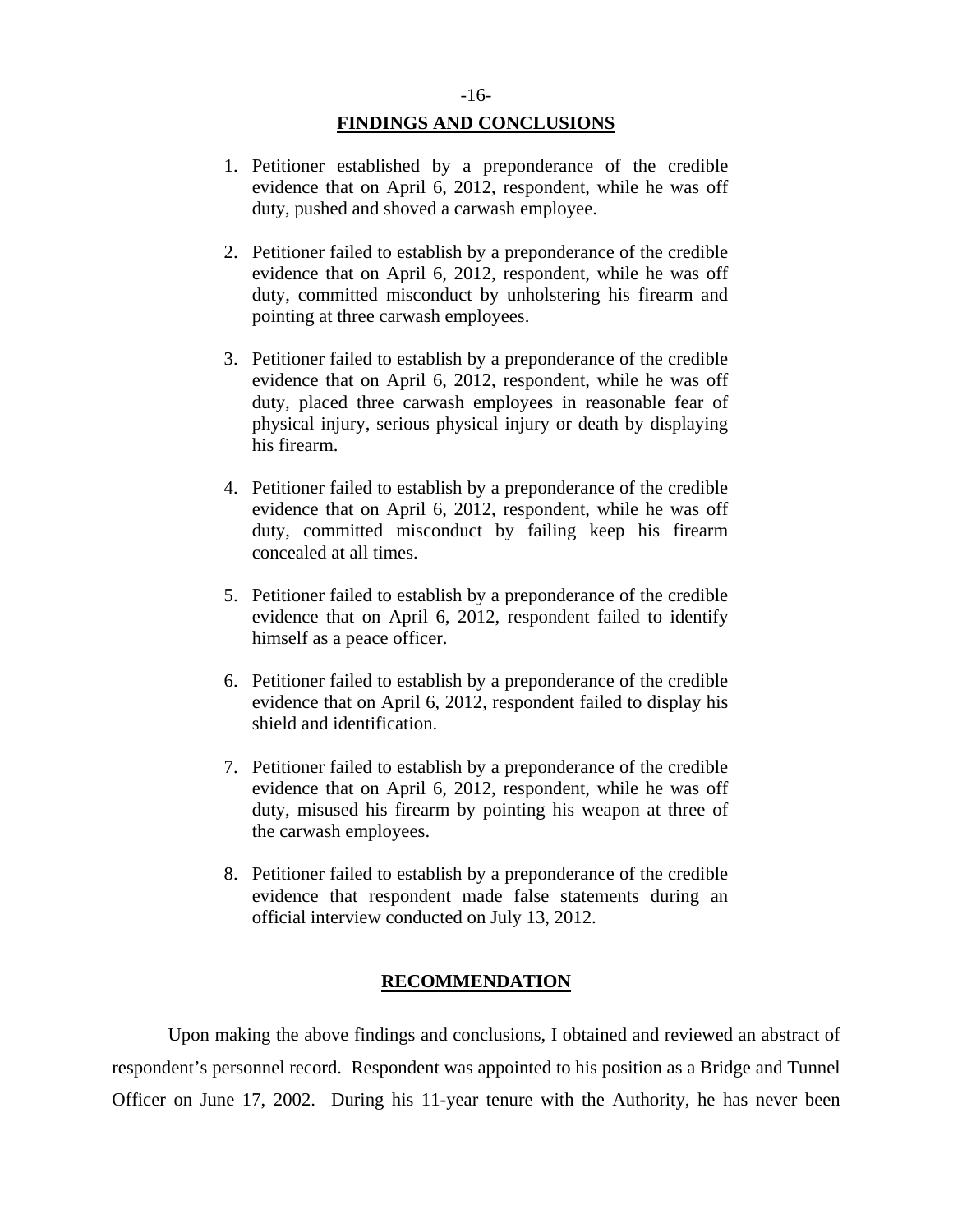formally disciplined.<sup>2</sup> Respondent received a commendation on October 7, 2004, for his actions which led to the arrest of an individual who was in possession of more than 600 pounds of marijuana with an estimated value of more than \$1.2 million.

Petitioner requested that respondent be terminated from his position as a Bridge and Tunnel Officer if the charges were sustained. None of the charges relating to respondent drawing his firearm at the carwash were sustained nor were the charges regarding false statements. The only charges that petitioner established was the pushing and mushing of the carwash attendant.

In prior cases involving a physical altercation for law enforcement personnel while off duty, the penalties have ranged from eight days to termination depending on the extent of the physical altercation, other unrelated sustained charges, lack of remorse, length of tenure, and prior disciplinary history. *See Dep't of Correction v. Parrish*, OATH Index No. 1386/03 (Aug. 6, 2003), *aff'd*, NYC Civ. Serv. Comm'n Item No. CD04-37-SA (July 8 2004) (termination recommended for off duty correction officer who punched his sister so hard in the face he broke her orbital bone and failure to notify the Department; ALJ found officer's failure to accept responsibility and lack of remorse were aggravating factors); *Dep't of Correction v. Boyce*, OATH Index No. 789/97 (July 9, 1997), *aff'd*, NYC Civ. Serv. Comm'n Item No. CD 99-75-SA (July 19, 1999) (45-day suspension recommended for an off-duty correction officer who participated in a beating and then left the scene while the victim was lying on the ground in the middle of the street); *Police Dep't v. Decio*, OATH Index No. 1072/91 (July 30, 1991) (8-day suspension recommended for an off-duty police officer who punched a civilian following a road rage incident; ALJ found incident to be an aberration in light of the officer's excellent record); *Police Dep't v. Ariza*, OATH Index No. 527/89 (Nov. 20, 1989) (30-day suspension recommended for an off-duty police officer who pointed a revolver at a neighbor without just cause and pushed a 12-year old neighbor causing him to fall); *Dep't of Correction v. Gaines*, OATH Index No. 486/89 (Sept. 14, 1989) (30-day suspension recommended for an off-duty correction officer misrepresenting himself as a police officer and initiating a physical altercation by pushing and swinging at a movie theater employee).

1

 $2^2$  Petitioner provided 25 conduct memoranda that were placed in respondent's personnel file, none of which resulted in formal discipline. I did not consider these documents in making the penalty recommendation.